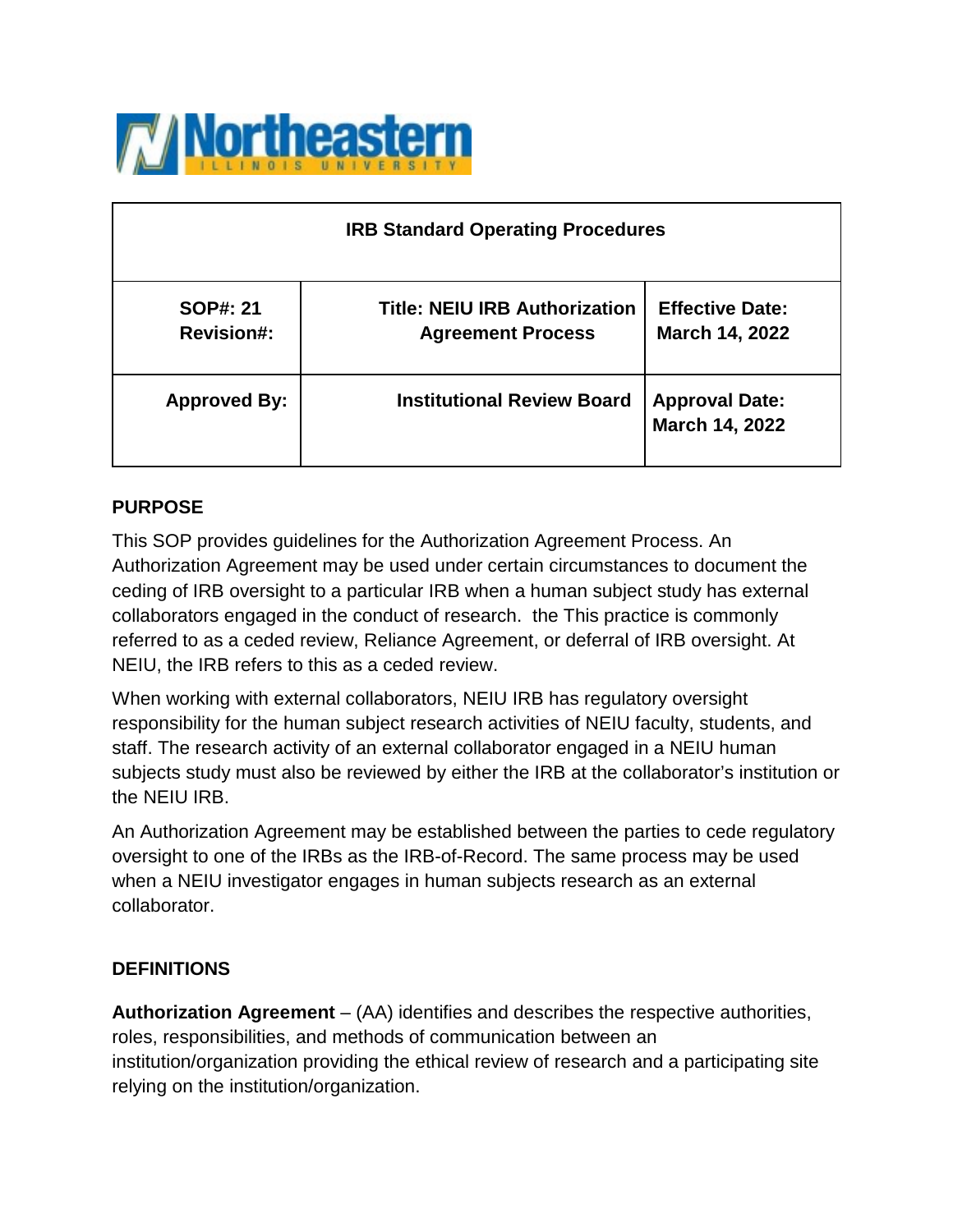**Axiom Mentor IRB-** is an online software solution for research compliance submission, review and reporting platform used by NEIU PI and NEIU IRB. Investigators use this online platform to submit and track all their human subjects research protocols. The NEIU IRB utilizes the platform for protocol review, determination and approval.

**Central IRB (CIRB)/Single IRB (sIRB)** – the selected IRB of record that conducts the ethical review of research for all participating sites of a multi-site study.

**Federalwide Assurance (FWA)** - a formal, written, binding attestation in which an institution ensures to the U.S. Department of Health and Human Services (HHS) that it will comply with applicable regulations governing the protection of human subjects.

**IRB Authorization Agreement (IAA)** - an agreement between NEIU and another institution that holds a Federal Wide Assurance (FWA) with the Office of Human Research Protection (OHRP) of the U.S. Department of Health and Human Services (HHS). NEIU IRB utilizes this agreement type to establish which institution will serve as the IRB of Record. Each institution's Institutional Official or designee signs the IAA. The IAA is an agreement entered into by two or more institutions engaged in human subject research that permits one or more institutions to cede IRB review to another IRB. The signed IAA acknowledgement permits a single IRB to review human subject research activities for more than one site and documents respective authorities, roles, responsibilities, and communication between an organization providing the ethical review and a participating organization relying on a reviewing IRB.

**IRB of Record** (alternatively referred to as the Reviewing IRB) - an IRB that assumes IRB responsibilities for another institution or independent investigator for a specific study, group of studies, or for all research conducted by the other institution/investigator.

I**ndividual Investigator Agreement (IIA)** – the agreement of an individual investigator (also referred to as research study personnel) to Institutional Human Subject Protection Policies and IRB Oversight, particularly those outlined by the institution which extends its Federalwide Assurance to cover the individual investigator under specified research protocols.

**Institutional Official (IO)** - the signatory on the FWA filed with the Office for Human Research Protections (OHRP). OHRP requires the IO to be a high-level official who has the authority to represent the institution named in the FWA. The VPR serves as the IO for NEIU and is responsible for signing IAAs and Individual Investigator Agreements (IIAs) on behalf of the institution.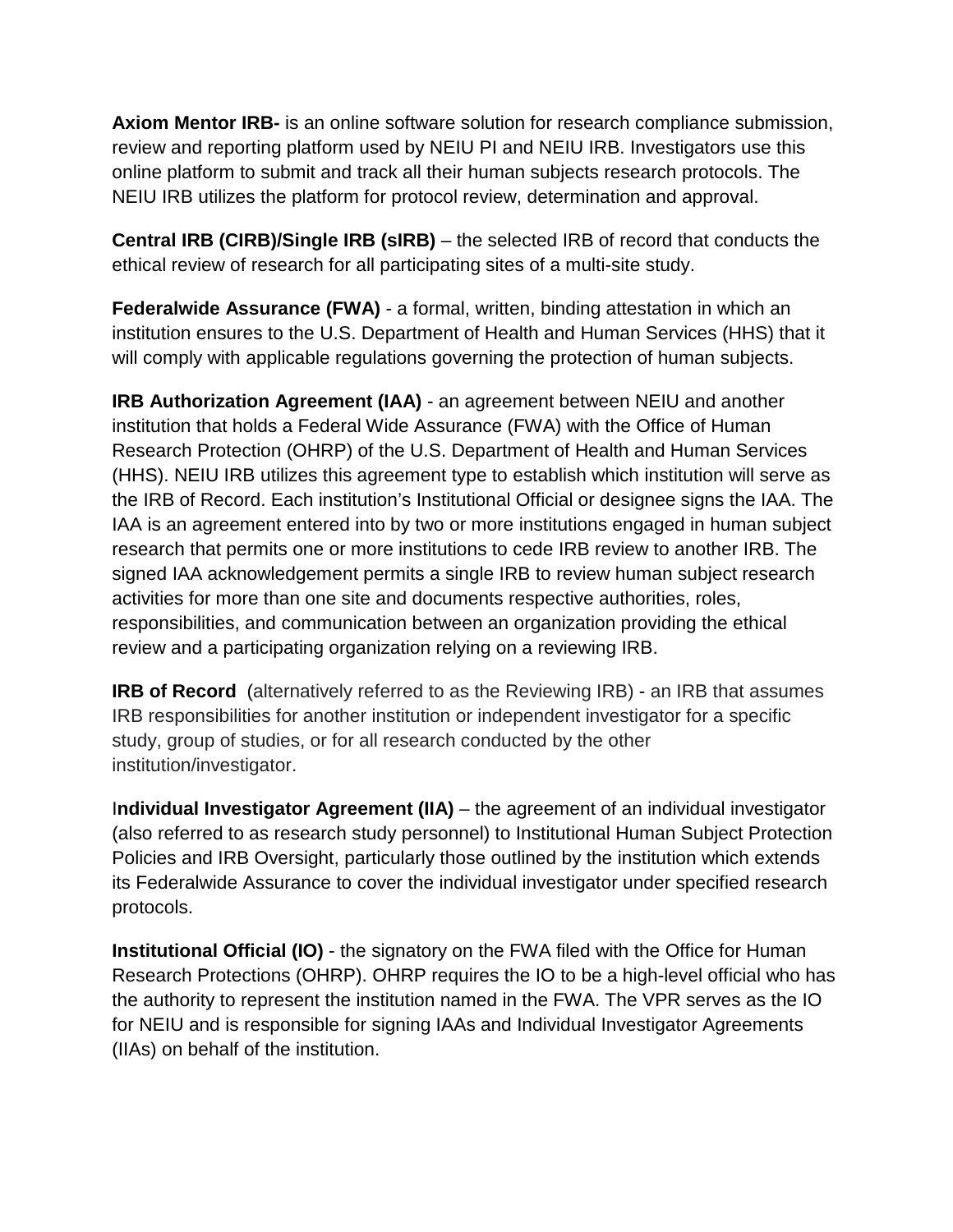**Multi-site/collaborative/cooperative research study** – non-exempt human subjects research conducted at more than one site.

**Principal Investigator (PI) -** the study's lead investigator at NEIU responsible for the preparation, conduct, and administration of the proposed research.

**Relying IRB or Organization** – is relying on the review of or has ceded IRB review to the IRB of Record for the oversight for a specific research study or set of studies.

**Reviewing IRB** – (alternatively referred to as the IRB of Record) The IRB that provides the ethical and regulatory review of the research.

# **POLICY**

NEIU investigators should not initiate an Authorization Agreement with another institution without first checking with the NEIU IRB to :

- Verify that the collaborator's research activity meets the definition of "engaged"in research
- Identify the appropriate type of IRB agreement
- Facilitate the signing of the agreement by the NEIU Institutional Official, as applicable
- Implement and manage the agreement

NEIU considers to rely on an External IRB when federally mandated, required by sponsors, or on a case-by-case basis.

- It is the policy of the NEIU IRB that NEIU PIs may rely upon another institution's IRB (IRB of Record) for human subjects research approval, review, and oversight. This reliance requires the approval of NEIU IRB.
- NEIU IRB and other organization(s) participating in research agree to rely on one specified institution (IRB of Record) for research approval, review, and oversight
- NEIU IRB must approve the IRB Authorization Agreement (IAA) before any engagement in human subjects research begins.
- Prior to engagement in human subjects research under another IRB, the NEIU IRB must receive the IRB submission and all accompanying documents (protocol, consent documents, instruments/surveys, flyers, recruitment script, etc.) that have been approved to the other IRB (IRB of Record) in order to approve the ceding.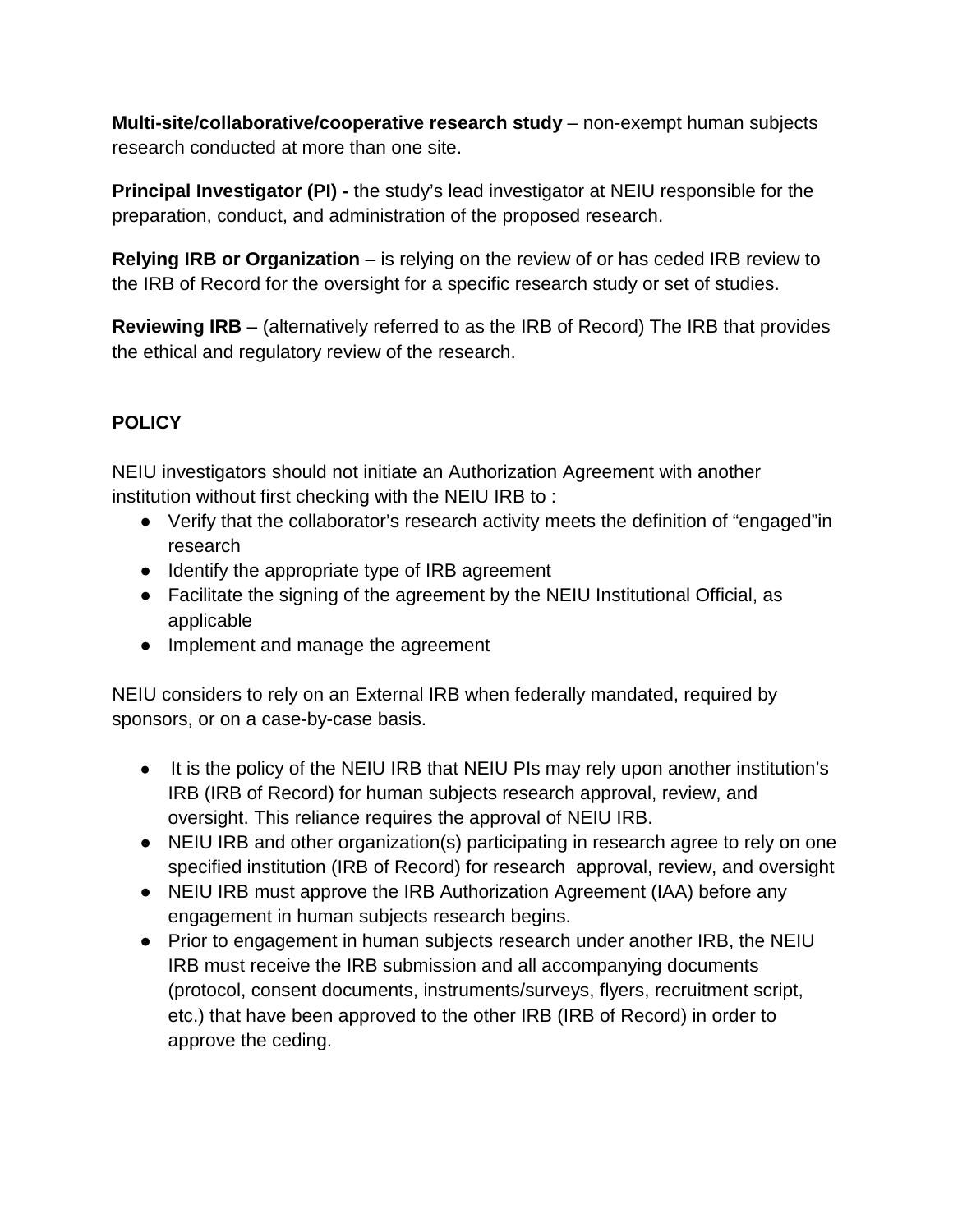- NEIU IRB will perform routine post-approval monitoring activities or conduct(for cause) reviews of study records. These oversight activities may be accomplished remotely, in collaboration with the IRB of Record. .
- It is the policy of NEIU IRB that the NEIU PI will follow written procedures for reporting its findings and actions to the appropriate officials at the IRB of Record as noted in this policy 'Responsibilities'.
- It is the policy of the NEIU IRB that, by signing the IAA and ceding review to the IRB- of- Record, the IRB of Record will follow written procedures for the conduct, reporting, and communication as noted in the policy 'Responsibilities'.

## **IRB Agreement Types:**

1. IRB Authorization Agreement

An IAA is an agreement between NEIU and another institution that holds a Federal Wide Assurance (FWA) with the Office of Human Research Protection (OHRP) of the U.S. Department of Health and Human Services (HHS). Any institution (e.g. university, medical centers, community agencies, clinics) receiving funds from HHS must have an FWA. This agreement type is used to establish the IRB-of-Record (either NEIU or the other qualified institution). The IAA is signed by the Institutional Officials at each institution.

2. Individual Investigator Agreement (IIA)

An IIA is an agreement between NEIU and an individual collaborator who is not affiliated with an FWA institution (e.g. former student, professional in the community, community partners). This agreement type outlines the responsibilities of the individual investigator for the protection of human subjects. The IIA is signed by:

- Individual investigator
- NEIU Principal Investigator (PI)
- NEIU Institutional Official (federally-sponsored projects), or IRB Chair for all others

### **RESPONSIBILITIES**

Responsibilities of NEIU Principal Investigator include, but are not limited to:

● Obtaining all required and applicable NEIU departmental, college, office approvals as necessary and include the information in the study submission.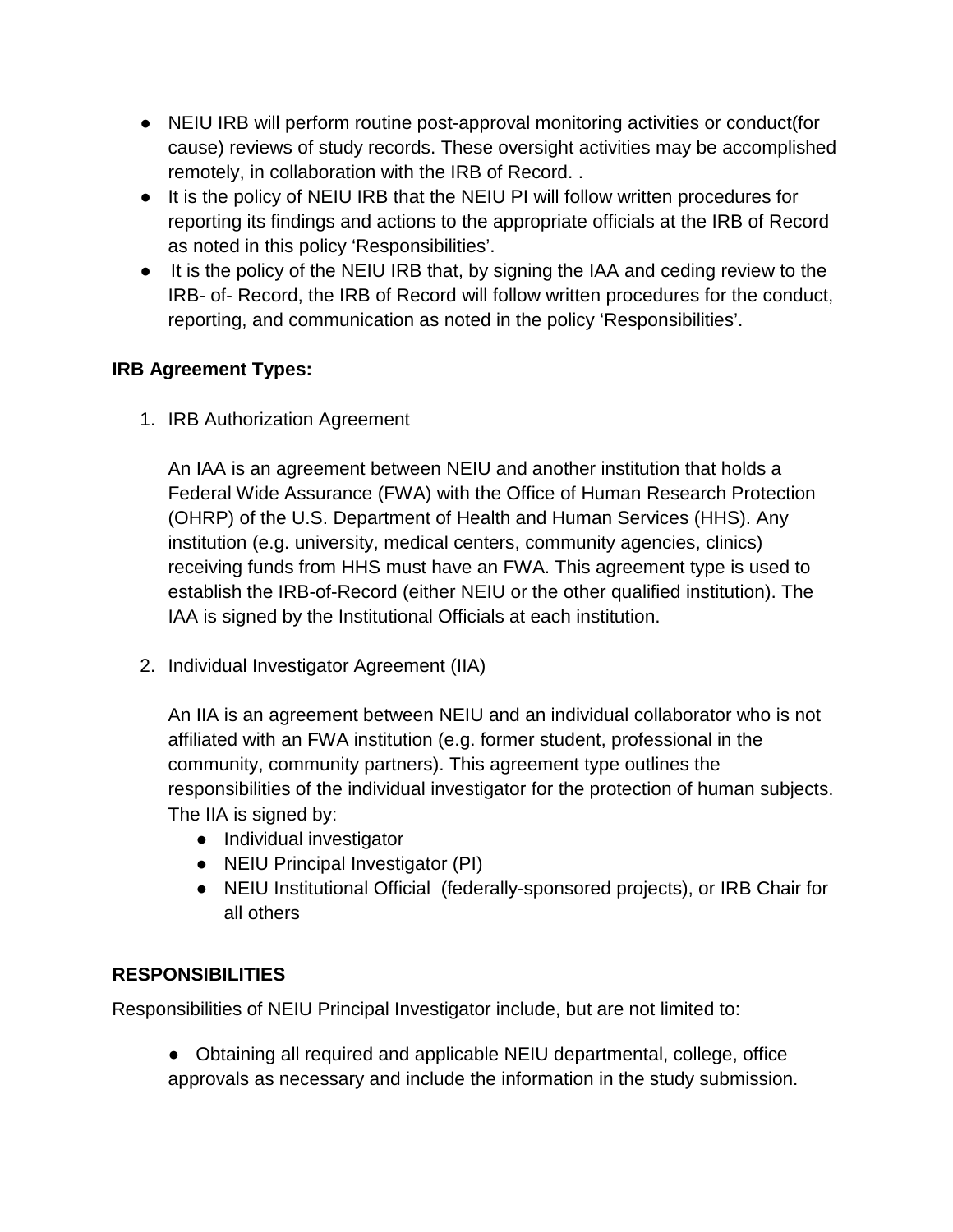• Complying with all submission and reporting requirements of the IRB of Record.

• Not engaging in human subjects research until a signed IAA has been established.

● Complying with NEIU SOPs; applicable local, state and federal regulations; and regulations of the IRB of Record.

• Ensuring safe and appropriate performance of research including, but not limited to monitoring protocol compliance, ensuring all collaborators and study staff are appropriately qualified, have completed CITI training and have been adequately trained to conduct the study in alignment with the IRB approved protocol.

● Providing a mechanism to receive and address concerns from local study subjects and others about the conduct of research.

Promptly submitting reportable events to the IRB of Record.

● Maintaining all IRB of Record's documentation and sharing this documentation with the NEIU iRB.

Responsibilities of the **IRB-of-Record** include, but are not limited to:

● Conducting review of research according to all applicable regulations and laws, including initial review, continuing review, and review of modifications to previously approved research.

• Conducting review of potential unanticipated problems, adverse events, and/or serious or continuing non-compliance.

- Providing notification to the PI in writing of its determinations and decisions.
- Making relevant IRB minutes, IRB membership rosters, and standard operating procedures available to the NEIU IRB upon request.

● When appropriate, conducting on-site or remote post-approval monitoring or audits, unless delegated to NEIU IRB.

• Maintaining an IRB membership that satisfies the requirements of 45 CFR 46.107 and 21 CFR 56.107 and which provides special expertise as needed to adequately assess all aspects of each study.

● Promptly notifying the NEIU IRB if there is a suspension or termination of the External IRB's authorization to review a study.

• Providing the NEIU IRB the contact person and contact information for the Reviewing IRB.

● Maintaining appropriate documentation per record retention policies, including an OHRP-approved Federalwide Assurance (non-commercial IRBs) for human subject research.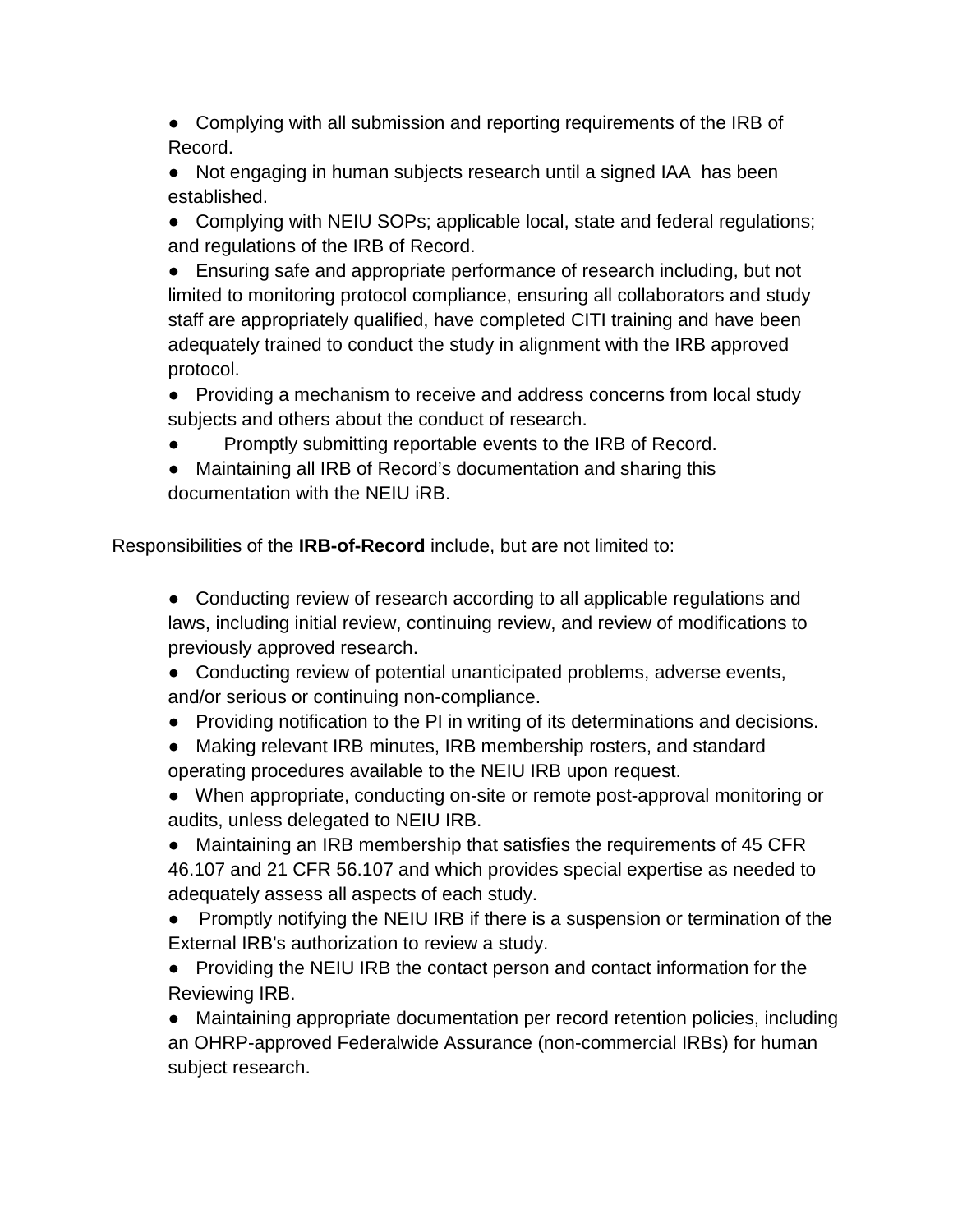● Reporting to Sponsor, Federal Agencies, or Other Oversight Entities: If the IRB of Record determines that it must report information to the Sponsor, OHRP, the FDA and/or other oversight entities, it will notify the NEIU IRB within a reasonable time in advance of reporting.

○ The IRB of Record will share the report with NEIU IRB before it is sent to the sponsor/oversight authority, and will copy NEIU IRB official(s) and designees**.** 

## **Procedures**

- NEIU PI must submit to NEIU IRB an electronic request to cede upon approval of the IRB of Record.
- NEIU PI must submit IRB of Record approval and all submitted documents including but not limited to approved protocol, consent documents, recruitment flyers, instruments, surveys, etc.
- NEIU IRB makes a determination after review of the PI's ceding request, documents and IRB of Record's approval.
- NEIU PI is notified via email regarding the determination
- Post Approval Reporting

After NEIU IRB has approved the reliance on IRB of Record , the following must be reported to NEIU IRB

Data and safety monitoring plans and reports, when applicable

● Reportable events

Protocol violations

Reports of serious or continuing noncompliance

Unanticipated problems involving risks to human subjects

• Termination of the IAA

○Either the NEIU IRB or IRB of Record may unilaterally terminate the acknowledgement by providing thirty (30) days notice to the NEIU PI.

## **Regulations**

[45 CFR 46.102](https://www.ecfr.gov/cgi-bin/retrieveECFR?gp&SID=83cd09e1c0f5c6937cd9d7513160fc3f&pitd=20180719&n=pt45.1.46&r=PART&ty=HTML&se45.1.46_1102)

### **Author Reference**